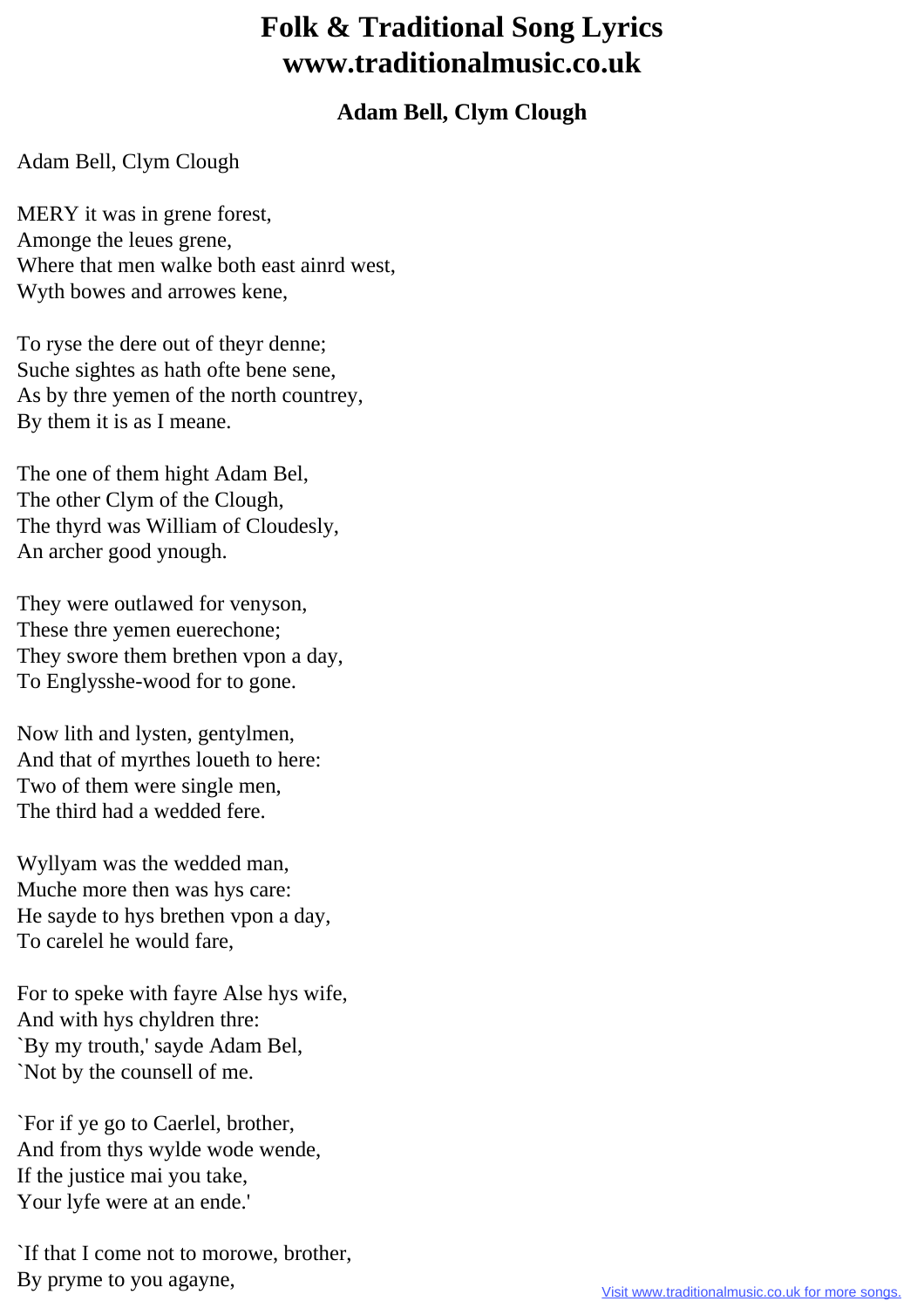Truste not els but that I am take, Or else that I am slayne.'

He toke hys leaue of hys brethen two, And to Carlel he is gone; There he knocked at hys owne wyndowe, Shortlye and anone.

`Wher be you, fayre Alyce, my wyfe, And my chyldren three? Lyghtly let in thyne husbande, Wyllyam of Cloudesle.'

`Alas!' then sayde fayre Alyce, And syghed wonderous sore, `Thys place hath ben besette for you Thys halfe yere and more.'

`Now am I here,' sayde Cloudesle, `I woulde that I in were; Now feche vs meate and drynke ynoughe, And let vs make good chere.'

She feched him meat and drynke plenty, Lyke a true wedded wyfe, And pleased hym with that she had, Whome she loued as her lyfe.

There lay an old wyfe in that place, A lytle besyde the fyre, Whych Wyllyam had found, of cherytye, More then seuen yere.

Up she rose, and walked full styll, Euel mote she spede therefoore! For she had not set no fote on ground In seuen yere before.

She went vnto the justice hall, As fast as she could hye: `Thys nyght is come vn to thys town Wyllyam of Cloudesle.'

Thereof the iustice was full fayne, And so was the shirife also: `Thou shalt not trauaile hether, daimre, for nought; Thy meed thou shalt haue or thou go.'

They gaue to her a ryght good goune,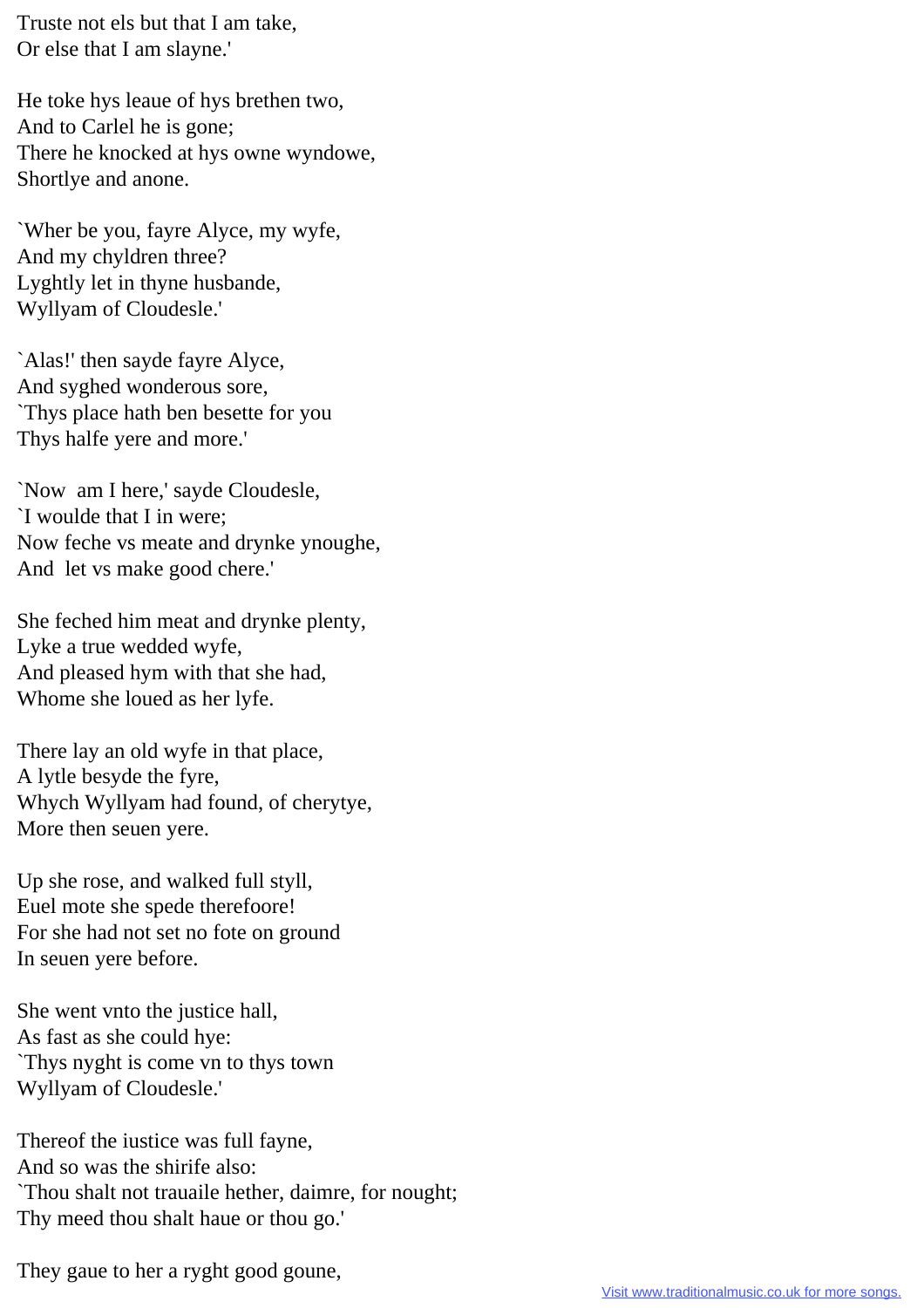Of scarlat it was, as I heard sayne; She toke the gyft, and home she wente, And couched her doune agayne.

They rysed the towne of mery Carlel, In all the hast that they can, And came thronging to Wyllyames house, As fast as they might gone.

Theyr they besette that good yeman, Round about on euery syde; Wyllyam hearde great noyse of folkes, That heytherward they hyed.

Alyce opened a shot-wyndow, And loked all about; She was ware of the justice and the shrife bothe, Wyth a full great route.

`Alas! treason,' cryed Alyce, `Euer wo may thou be! Go into my chambre, my husband,' she sayd, `Swete Wyllyam of Cloudesle.'

He toke hys sweard and hys bucler, Hys bow and hys chyldren thre, And wente into hys strongest chamber, Where he thought surest to be.

Fayre Alice folowed hiimr as a louer true, With a pollaxe in her hande: `He shalbe deade that here coimreth in Thys dore, whyle I may stand.'

Cloudesle bent a wel good bowe, That was of trusty tre, He smot the justise on the brest, That hys arrowe brest in thre.

`God's curse on his hartt,' saide William, `Thys day thy cote dyd on; If it had ben no better then myne, It had gone nere thy bone.'

`Yelde the, Cloudesle,' sayd the justise, `And thy bowe aindr thy arrowes the fro:' `Gods curse on hys hart,' sayde fair Alice, `That my husband councelleth so.'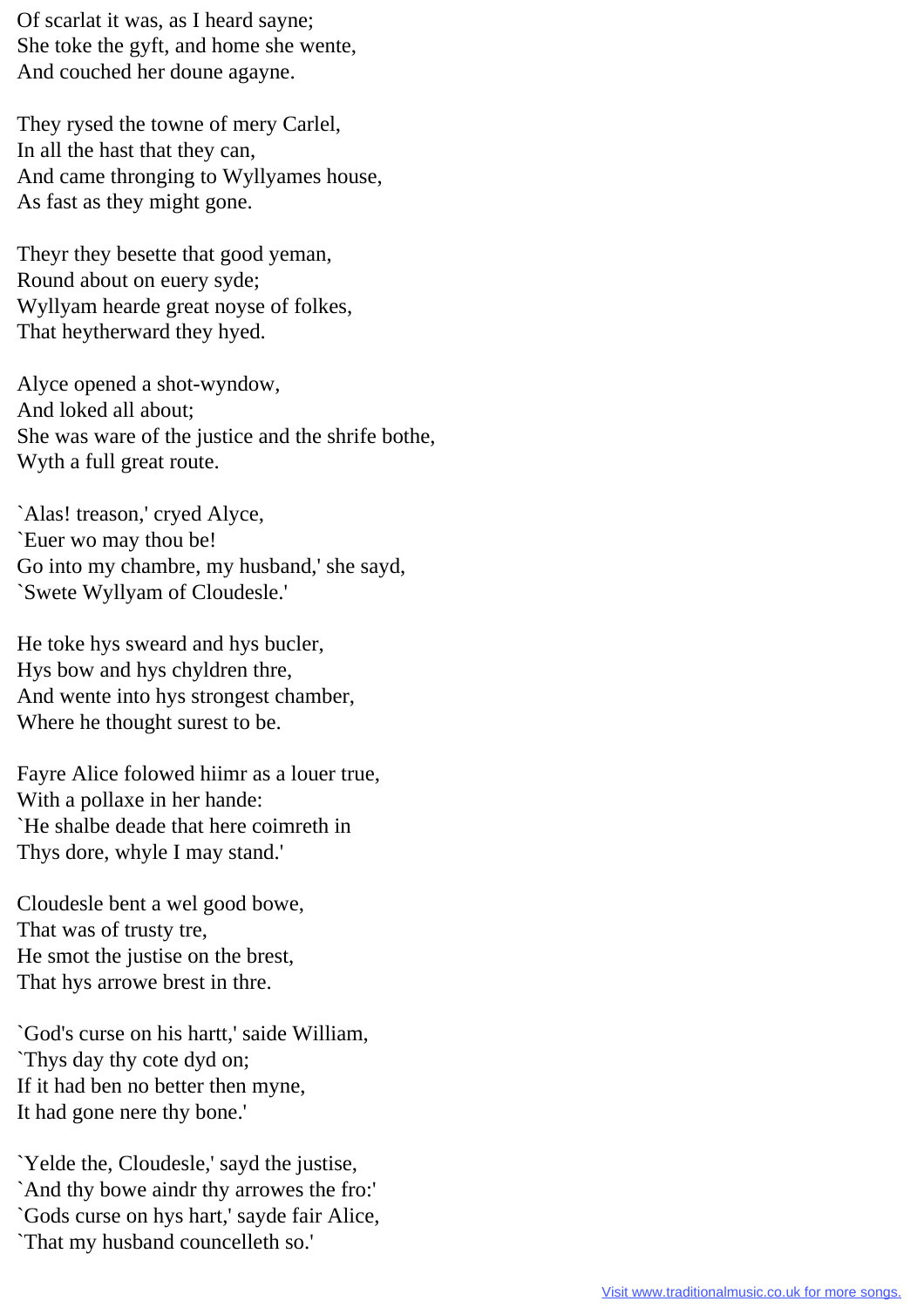`Set fyre on the house,' saide the sherife, `Syth it wyll no better be, And brenne we therin William,' he saide, `Hys wyfe and chyldren thre.'

They fyred the house in many a place, The fyre flew vpon hye; `Alas!' than cryed fayr Alice, `I se we shall here dy.'

William openyd hys backe wyndow, That was in hys chambre on hye, And wyth shetes let hys wyfe downe, And hys chyldren thre.

`Haue here my treasure,' sayde William, `My wyfe and my chyldren thre; For Christes loue do them no harme, But wreke you all on me.'

Wyllyam shot so wonderous well, Tyll hys arrowes were all go, And the fyre so fast vpon hym fell, That hys bowstryng brent in two.

The spercles brent and fell hym on, Good Wyllyam of Cloudesle; But than was he a wofull man, and sayde, Thys is a cowardes death to me.

`Leuer I had,' sayde Wyllyam, `With my sworde in the route to renne, Then here among myne ennemyes wode Thus cruelly to bren.'

He toke hys sweard and hys buckler, And among them all he ran; Where the people were most in prece, He smot downe many a man.

There myght no man stand hys stroke, So fersly on them he ran; Then they threw wyndowes and dores on him, And so toke that good yeman.

There they hym bounde both hand and fote, And in depe dongeon hym cast; `Now, Cloudesle,' sayde the hye justice, `Thou shalt be hanged in hast.'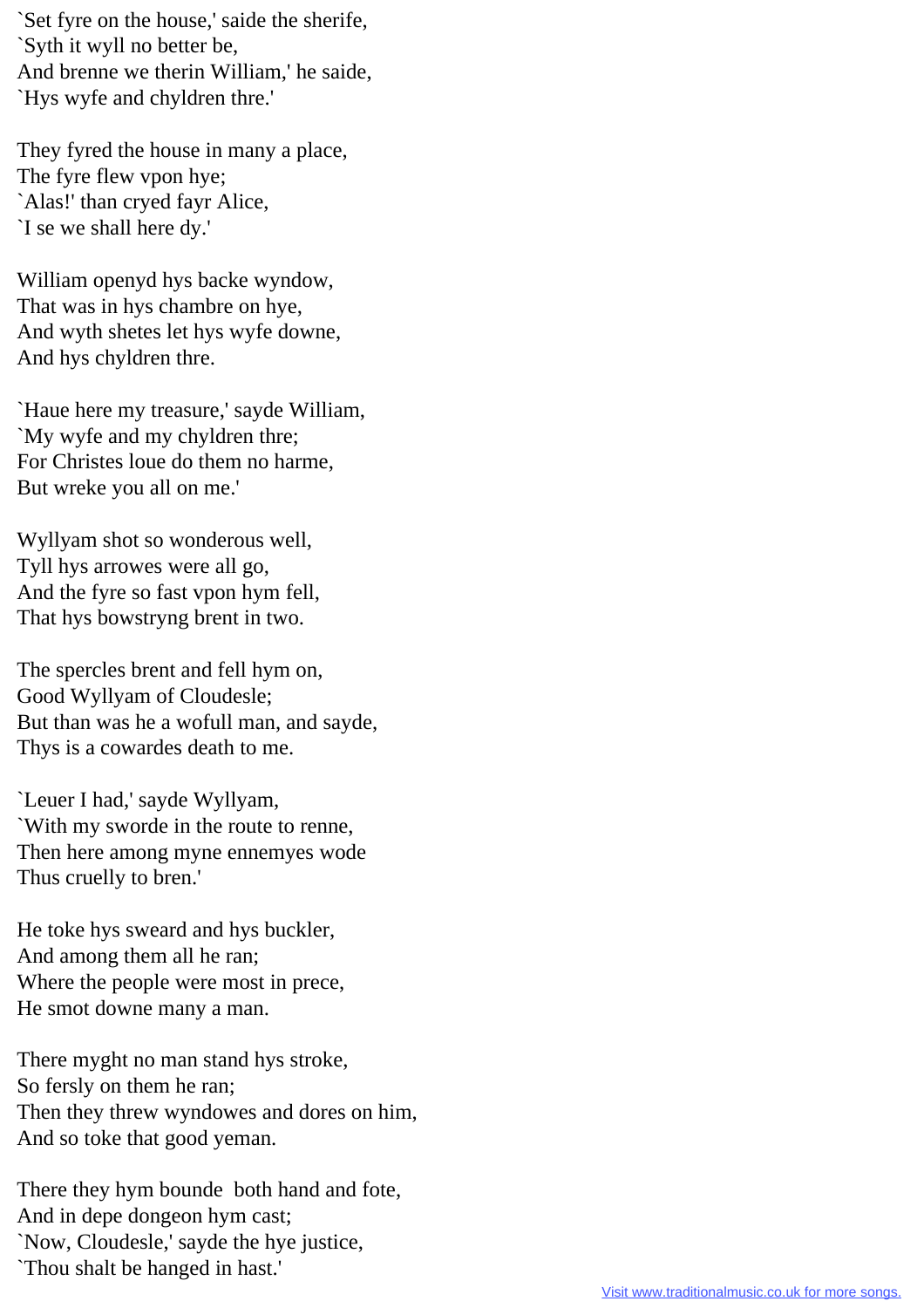`One vow shal I make,' sayde the sherife, `A payre of new galowes shall I for the make, And al the gates of Caerlel shalbe shutte, There shall no man come in therat.

`Then shall not helpe Clim of the Cloughe, Nor yet Adam Bell, Though they came with a thousand mo, Nor all the deuels in hell.'

Early in the mornyng the justice vprose, To the gates fast gan he gon, And commaunded to be shut full cloce Lightile euerychone.

Then went he to the market-place, As fast as he coulde hye; A payre of new gallous there dyd he vp set, Besyde the pyllory.

A lytle boy stod them amonge, And asked what meaned that gallow-tre; They sayde, To hange a good yeaman, Called Wyllyam of Cloudesle.

That lytle boye was the towne swyne-heard, And kept fayre Alyce swyne; Full oft he had sene Cloudesle in the wodde, And geuen hym there to dyne.

He went out of a creues in the wall, And lightly to the woode dyd gone; There met he with these wyght yonge men, Shortly and anone.

`Alas!' then sayde that lytle boye, `Ye tary here all to longe; Cloudesle is taken and dampned to death, All readye for to honge.'

`Alas!' then sayde good Adam Bell, `That euer we see thys daye! He myght her with vs haue dwelled, So ofte as we dyd him praye.

`He myght haue taryed in grene foreste, Under the shadowes sheene, And haue kepte both hym and vs in reaste,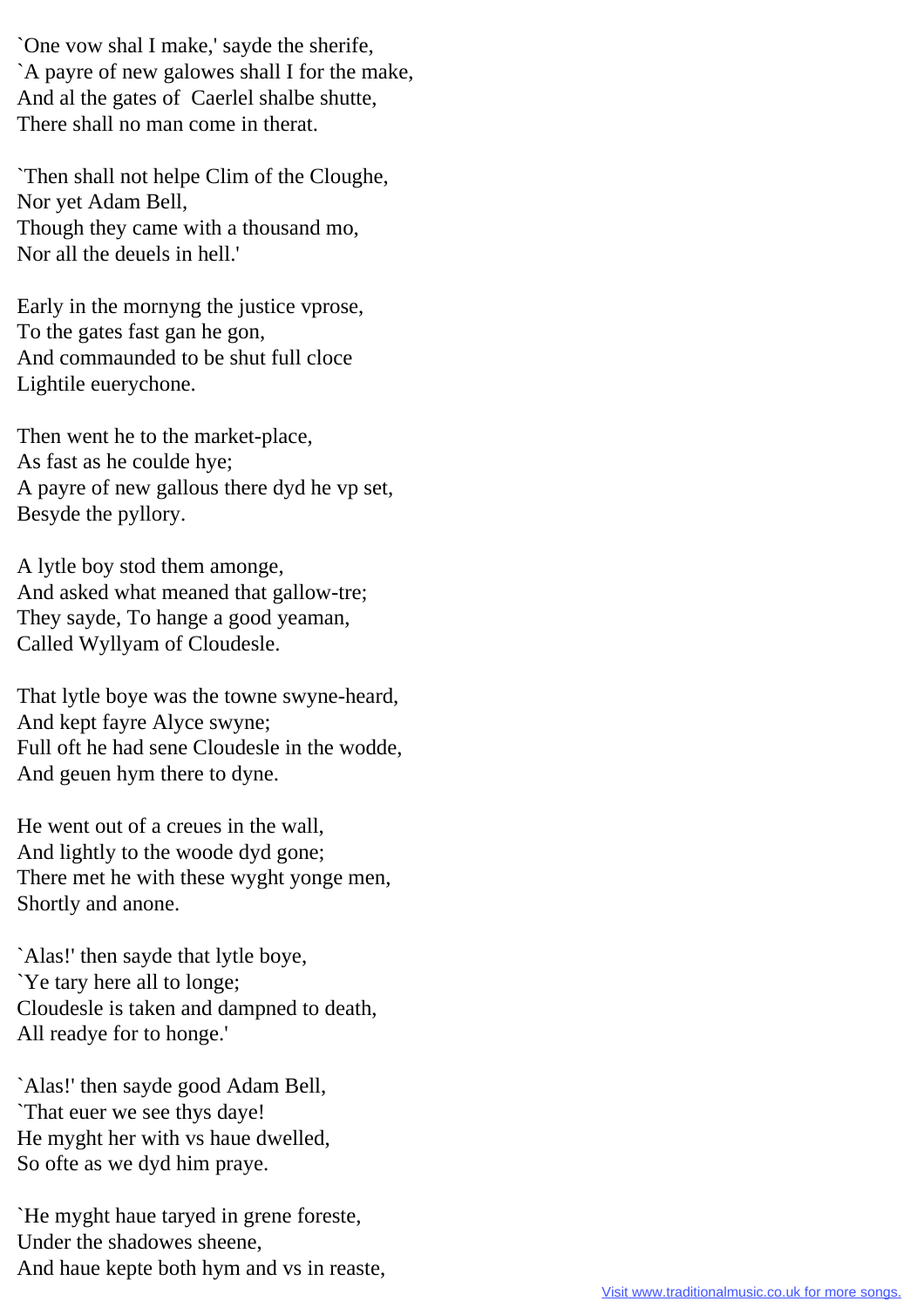Out of trouble and teene.'

Adam bent a ryght good bow, A great hart sone had he slayne; `Take that, chylde,' he sayde, 'To thy dynner, And bryng me myne arrowe agayne.'

`Now go we hence,' sayed these wight yong meinr, `Tary we no longer here; We shall hym borowe, by Gods grace, Though we bye it full dere.'

To Caerlel went these good yemen, In a mery mornyng of Maye: Her is a fyt of Cloudesli, And another is for to saye.

And when they came to mery Caerlell, In a fayre mornyng-tyde, They founde the gates shut them vntyll, Round about on euery syde.

`Alas!' than sayd good Adam Bell, `That euer we were made men! These gates be shyt so wonderly well, That we may not come here in.'

Than spake Clymme of the Cloughe: With a wyle we wyll vs in brynge; Let vs say we be messengers, Streyght comen from oure kynge.

Adam sayd, I haue a lettre wryten wele, Now let vs wysely werke; We wyll say we haue the kynges seale, I holde the porter no clerke.

Than Adam Bell bete on the gate, With str'okes greate and stronge; The porter herde suche a noyse therate, And to the gate faste he thronge.

`Who is there nowe,' sayd the porter, `That maketh all this knockynge? `We be two messengers,' sayd Clymme of the Cloughe, `Be comen streyght frome oure kynge.'

`We haue a lettre,' sayd Adam Bell, `To the justyce we must it brynge;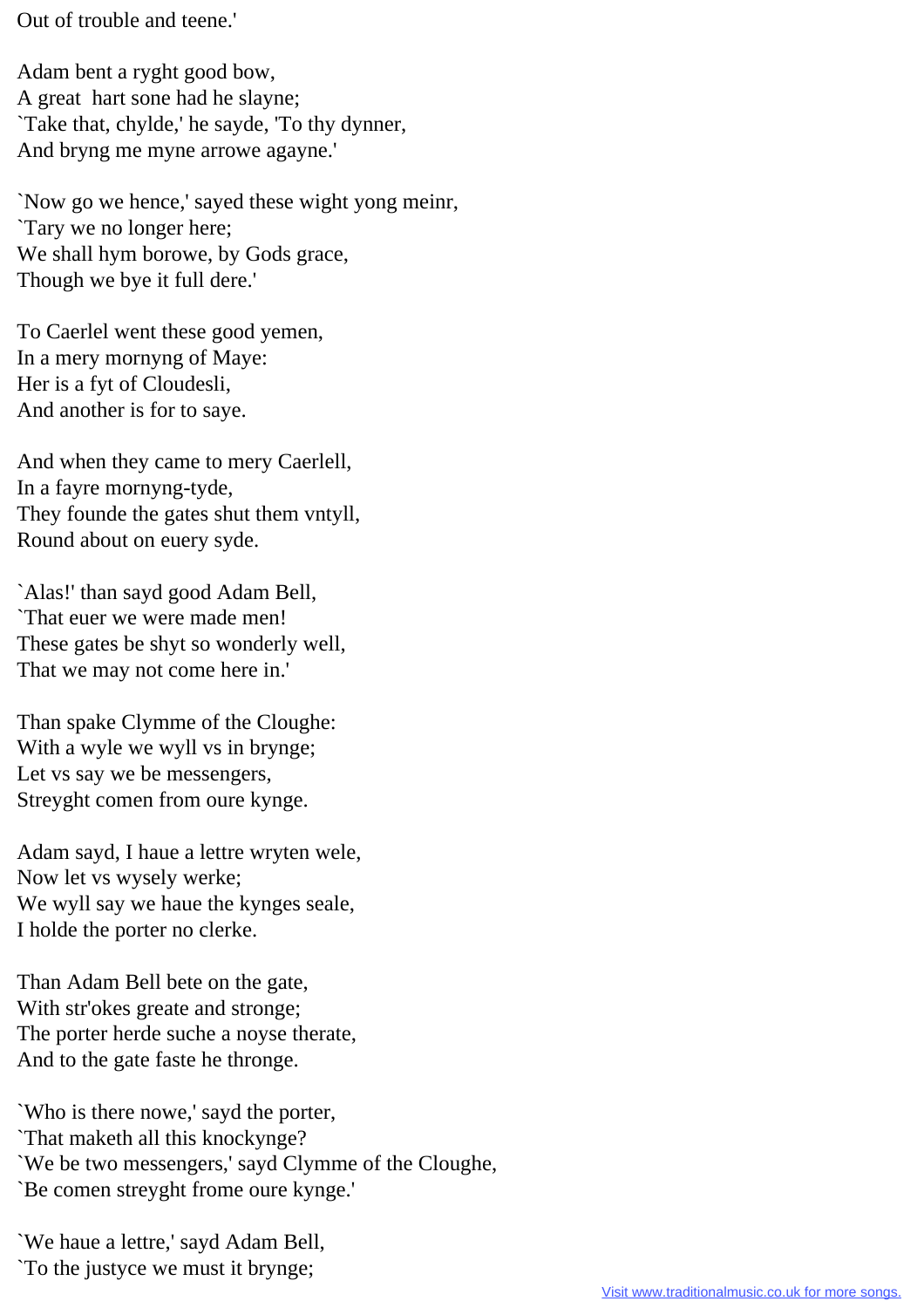Let vs in, oure message to do, That we were agayne to our kynge.'

`Here cometh no man in,' sayd the porter, `By hym that dyed on a tre, Tyll a false thefe be hanged, Called Wyllyam of Clowdysle.'

Than spake that good yeman Clym of the Cloughe, And swore by Mary fre, If that we stande long wythout, Lyke a thefe hanged shalt thou be.

Lo here we haue got the kynges seale; What! lordane, arte thou wode? The porter had wende it had been so, And lyghtly dyd of his hode.

`Welcome be my lordes seale,' sayd he, `For that shall ye come in:' He opened the gate ryght shortly, An euyll openynge for hym!

`Nowe we are in,' sayd Adam Bell, `Therof we are full fayne; But Cryst knoweth that herowed hell, How we shall come oute agayne.'

`Had we the keys,' sayd Clym of the Clowgh, `Ryght well than sholde we spede; Than myght we come out well ynough, Whan we se tyme and nede.'

They called the porter to a councell, And wronge hys necke in two, And kest hym in a depe dongeon, And toke the keys hym fro.

`Now am I porter,' sayd Adam Bell; `Se, broder, the keys haue we here; The worste porter to mery Carlell, That ye had this hondreth yere. `Now wyll we oure bowe:s bende, Into the towne wyll we go, For to delyuer our dere broder, Where he lyeth in care and wo.'

Then they bent theyr good yew bowes, And loked theyr striinrges were round;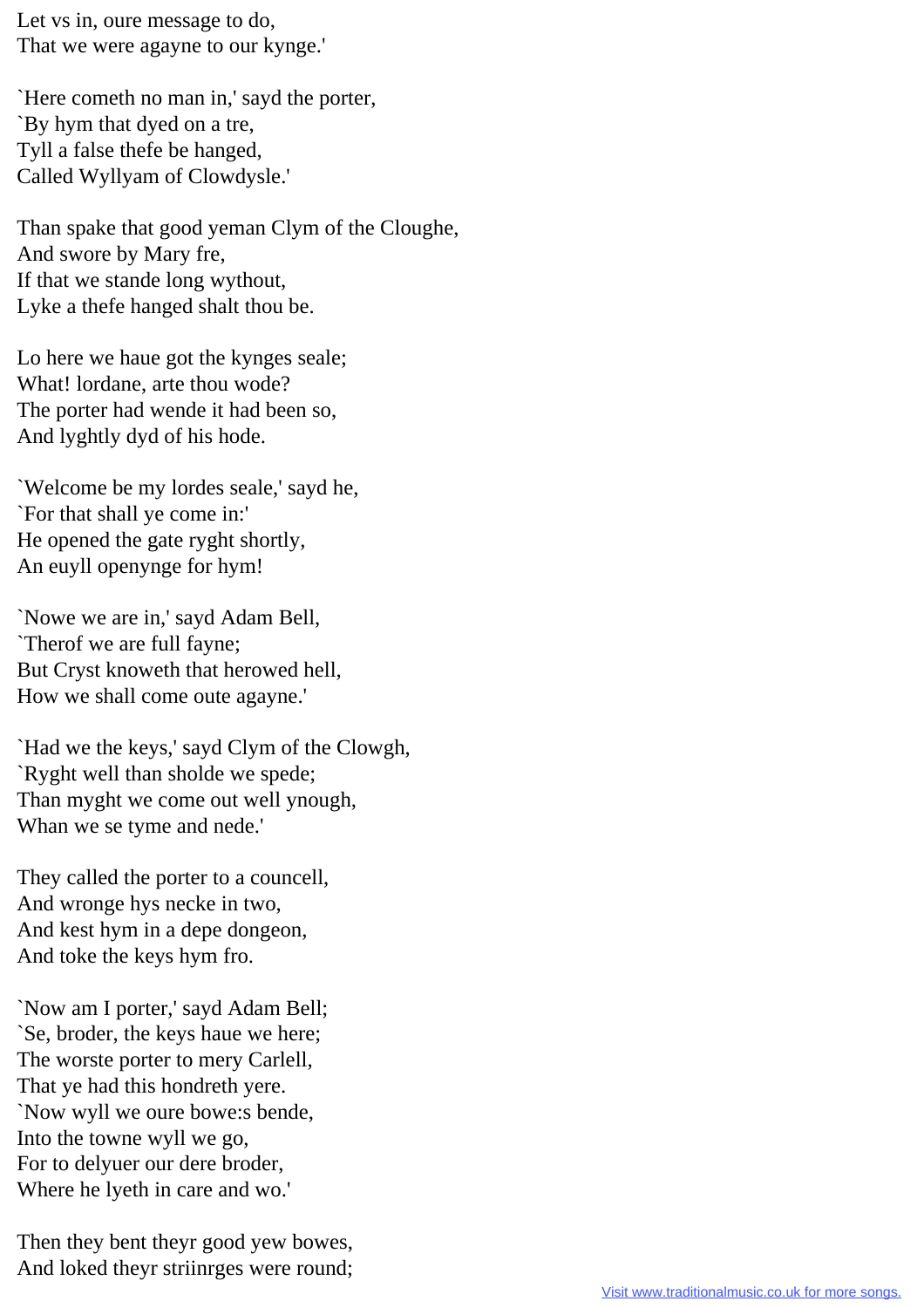The market-place of mery Carlyll, They beset in that stounde.

And as they loked them besyde, A payre of newe galowes there they se, And the iustyce, with a quest of swerers, That had iuged Clowdysle there hanged to be.

And Clowdysle hymselfe lay redy in a carte, Fast bounde bothe fote and hande, And a strong rope aboute his necke, All redy for to be hangde.

The iustyce called to hym a ladde; Clowdysles clothes sholde he haue, To take the mesure of that good yoman, And therafter to make his graue.

`I haue sene as greate a merueyll,' sayd Clowdesle, `As bytwene this and pryme, He that maketh thys graue for me, Hymselfe may lye therin.'

`Thou spekest proudely,' sayd the iustyce; `I shall hange the with my hande' Full well that herde his bretheren two, There styll as they dyd stande.

Than Clowdysle cast hys eyen asyde, And sawe hys bretheren stande, At a corner of the market-place, With theyr good bowes bent in theyr hand, Redy the iustyce for to chase.

`I se good comforte,' sayd Clowdysle, `Yet hope I well to fare; If I myght haue my handes at wyll, Ryght lytell wolde I care.'

Than bespake good Adam Bell, To Clymme of the Clowgh so fre; Broder, se ye marke the iustyce well; Lo yonder ye may him se.

And at the sheryf shote I wyll, Strongly with an arowe kene; A better shotte in mery Carlyll, Thys seuen yere was not sene.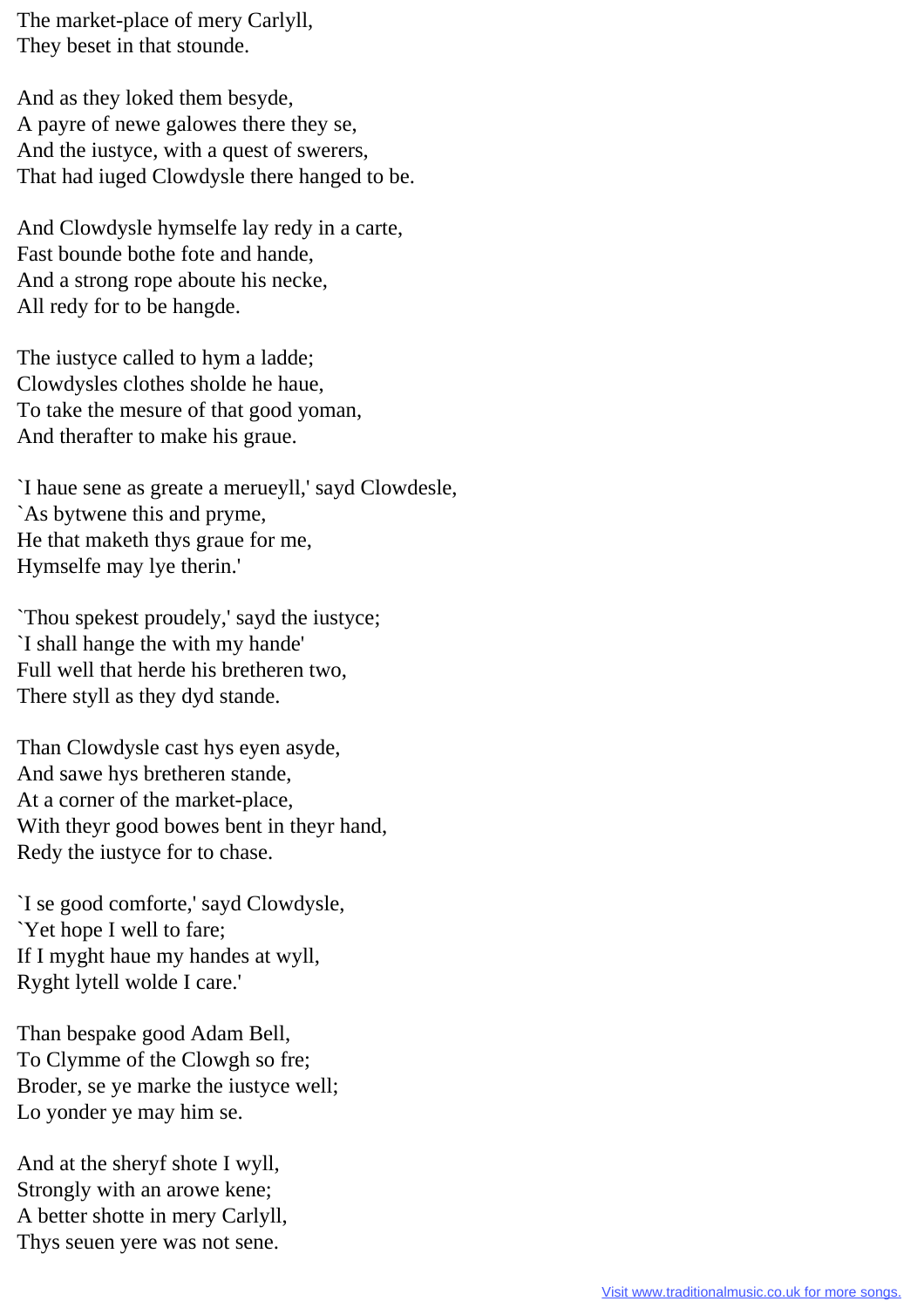They loused theyr arowes bothe at ones, Of no man had they drede; The one hyt the iustyce, the other the sheryf, That bothe theyr sydes gan blede.

All men voyded, that them stode nye, Whan the iustyce fell to the grounde, And the sheryf fell nyghe hym by; Eyther had his dethe:s wounde.

All the cytezeyns fast gan fle, They durste no lenger abyde; There lyghtly they loused Clowdysle, Where he with ropes lay tyde.

Wyllyam sterte to an offycer of the towne, Hys axe out his hande he wronge; On eche syde he smote them downe, Hym thought he had taryed to longe.

Wyllyam sayd to his bretheren two, Thys daye let vs togyder lyue and deye; If euer you haue nede as I haue nowe, The same shall ye fynde by me.

They shyt so well in that tyde, For theyr strynges were of sylke full sure, That they kepte the stretes on euery syde; That batayll dyd longe endure.

They fought togyder as bretheren true, Lyke hardy men and bolde; Many a man to the grounde they threwe, And made many an herte colde.

But whan theyr arowes were all gone, Men presyd on them full fast; They drewe theyr swerde:s than anone, And theyr bowes from them caste.

They wente lyghtly on theyr waye, With swerdes and buckelers rounde; By that it was the myddes of the daye, They had made many a wounde.

There was many a noute-horne in Carlyll blowen, And the belles backwarde dyd they rynge; Many a woman sayd alas, And many theyr handes dyd wrynge.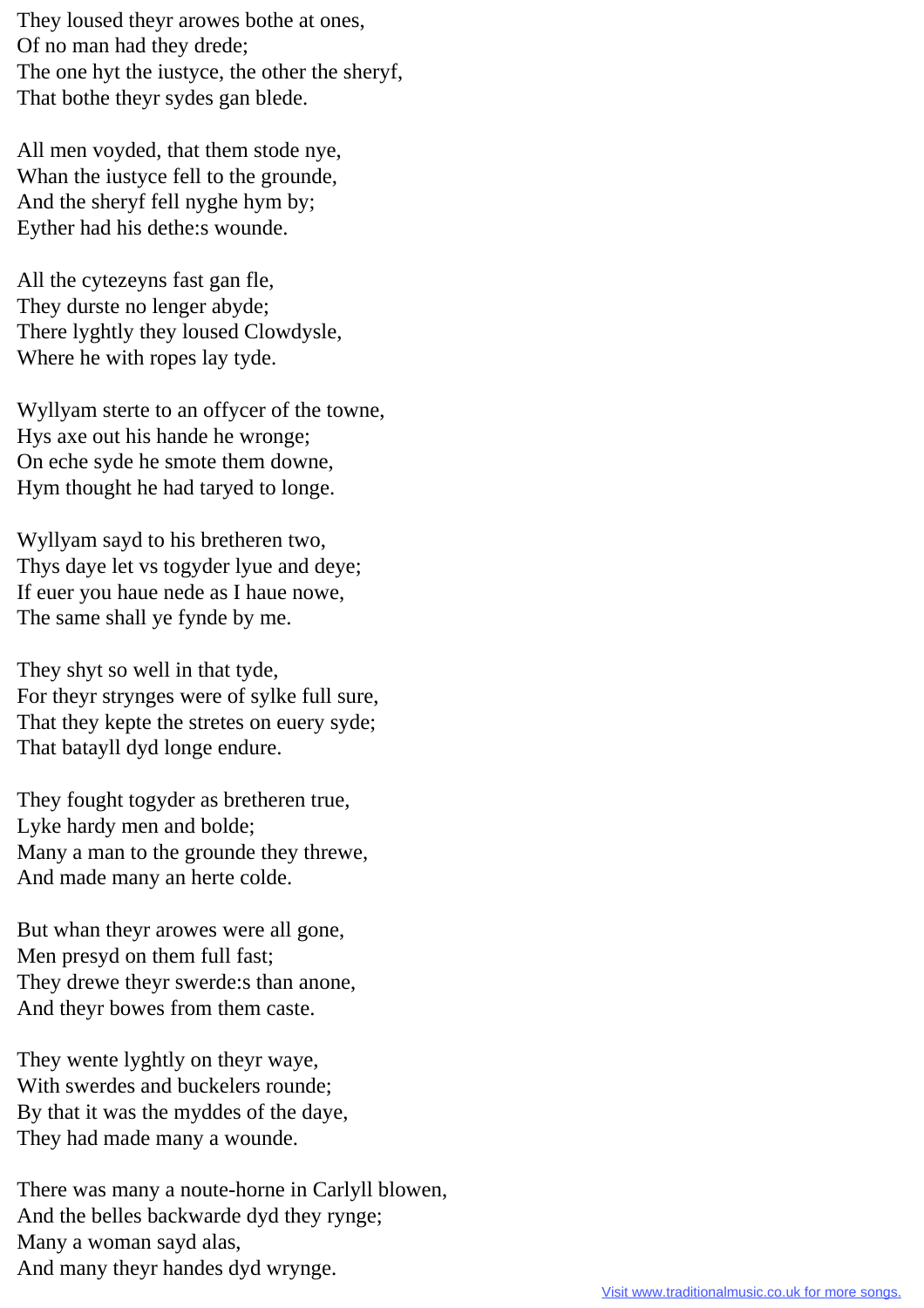The mayre of Carlyll forth come was, And with hym a full grete route; These thre yomen dredde hym full sore, For theyr lyues stode in doubte.

The mayre came armed, a full greate pace, With a polaxe in his hande; Many a stronge man with hym was, There in that stoure to stande.

The mayre smote at Clowdysle with his byll, His buckeler he brast in two; Full many a yoman with grete yll, `Alas, treason!' they cryed for wo. `Kepe we the gates fast,' they bad, `That these traytours theroute not go.'

But all for nought was that they wrought, For so fast they downe were layde Tyll they all thre, that so manfully fought, Were goten without at a brayde.

`Haue here your keys,' sayd Adam Bell, `Myne offyce I here forsake; Yf ye do by my councell, A newe porter ye make.'

He threwe the keys there at theyr hedes, And bad them evyll to thryue, And all that letteth ony good yoman To come and comforte his wyue.

Thus be these good yomen gone to the wode, As lyght as lefe on lynde; They laughe and be mery in theyr mode, Theyr enemyes were farre behynde.

Whan they came to Inglyswode, Under theyr trysty-tre, There they founde bowes full gode, And arowes greate plente.

`So helpe me God,' sayd Adam Bell, And Clymme of the Clowgh so fre, `I wolde we were nowe in mery Carlell, Before that fayre meyne.'

They set them downe and made good chere,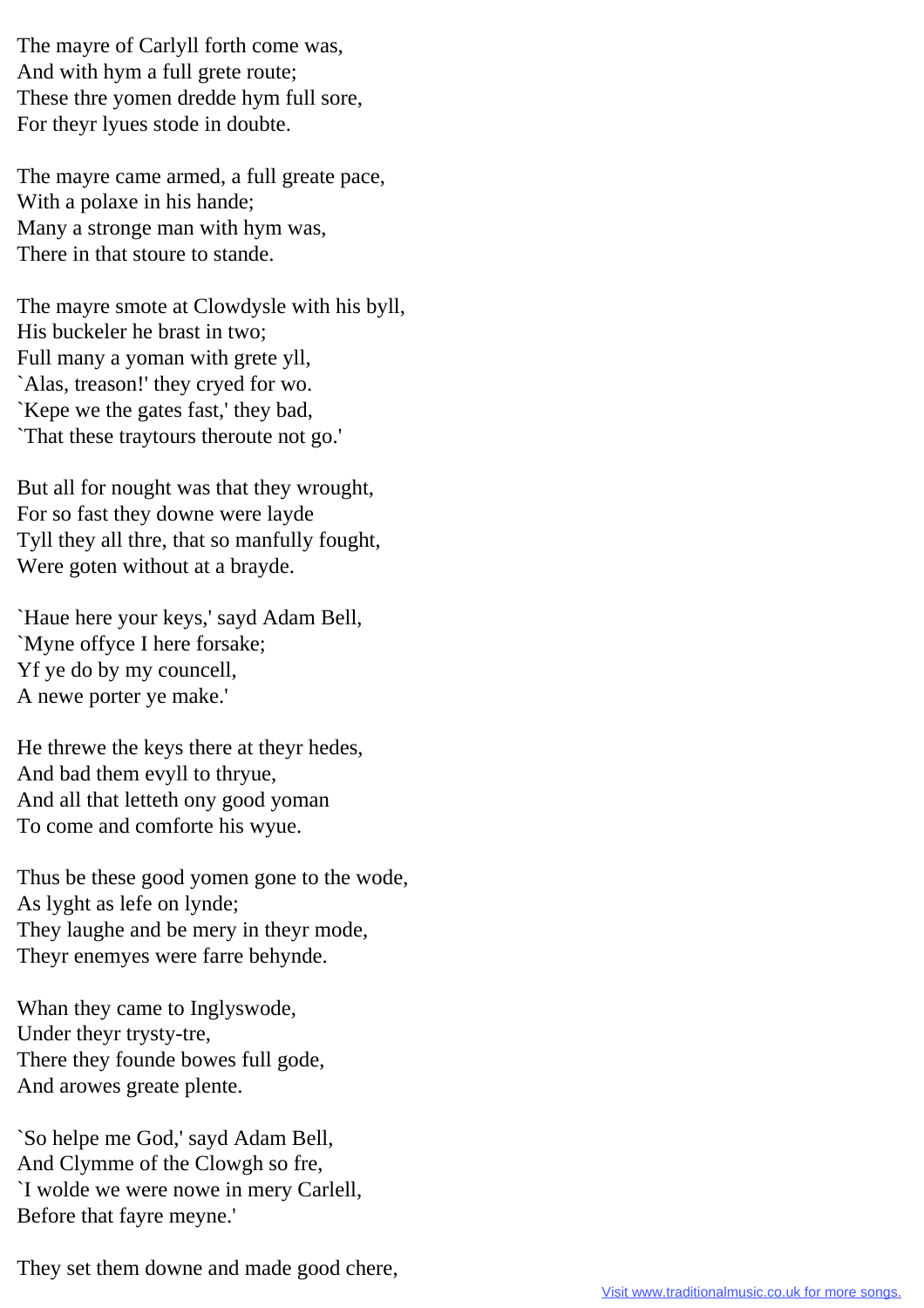And eate and dranke full well: Here is a fytte of these wyght yongemen, And another I shall you tell.

As they sat in Inglyswode, Under theyr trysty-tre, Them thought they herde a woman wepe, But her they myght not se.

Sore syghed there fayre Alyce, and sayd, Alas that euer I se this daye! For now is my dere husbonde slayne, Alas and welawaye!

Myght I haue spoken wyth hys dere bretheren, With eyther of them twayne, To shew to them what him befell My herte were out of payne.

Clowdysle walked a lytell besyde, And loked vnder the grene wodde lynde; He was ware of his wyfe and his chyldren thre, Full wo in herte and mynde.

`Welcome, wyfe,' than sayd Wyllyam, `Unto this trysty-tre; I had wende yesterdaye, by swete Saint John, Thou sholde me neuer haue se.'

`Now wele is me,' she sayd, 'That ye be here, My herte is out of wo:' `Dame,' he sayd, 'Be mery and glad, And thanke my bretheren two.'

`Here of to speke,' sayd Adam Bell, `I-wys it is no bote; The meat that we must supp withall, It runneth yet fast on fote.'

Then went they down into a lauinrde, These noble archares all thre, Eche of them slewe a harte of grece, The best they coude there se.

`Haue here the best, Alyce my wyfe,' Sayde Wyllyam of Clowdysle, `By cause ye so boldely stode me by, Whan I was slayne full nye.'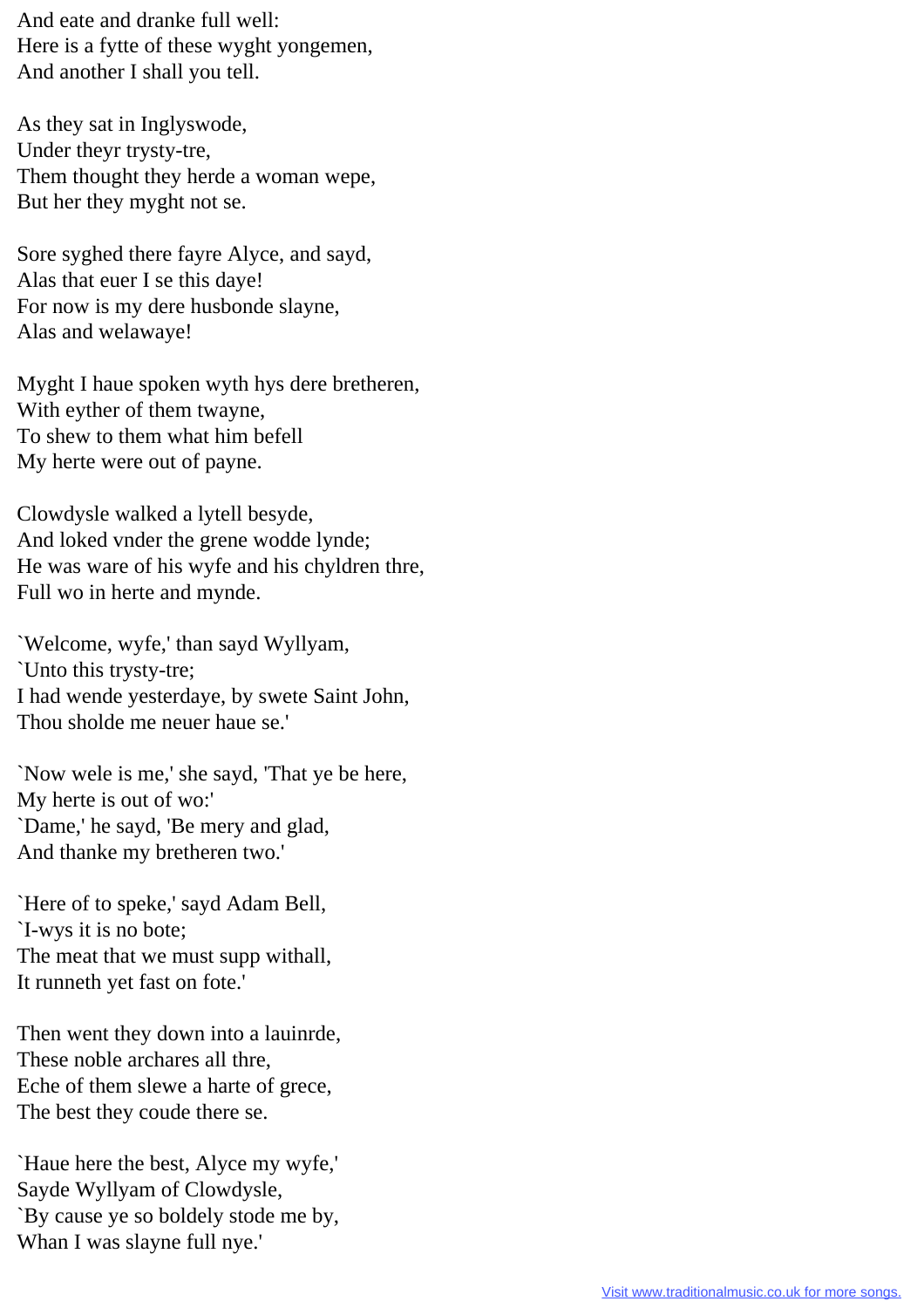Than they wente to theyr souper, Wyth suche mete as they had, And thanked God of theyr fortune; They were bothe mery and glad.

And whan they had souped well, Certayne withouten leace, Clowdysle sayde, We wyll to oure kynge, To get vs a chartre of peace.

Alyce shal be a soiournynge, In a nunry here besyde; My tow sonnes shall with her go, And ther they shall abyde.

Myne eldest sone shall go with me, For hym haue I no care, And he shall breng you worde agayne How that we do fare.

Thus be these wight men to London gone, As fast as they maye hye, Tyll they came to the kynges palays, There they woulde nede:s be.

And whan they came to the kynges courte, Unto the pallace gate, Of no man wold they aske leue, But boldly went in therat.

They preced prestly into the hall, Of no man had they dreade; The porter came after and dyd them call, And with them began to chyde.

The vssher sayd, Yemen, what wolde ye haue? I praye you tell me; Ye myght thus make offycers shent: Good syrs, of whens be ye?

`Syr, we be outlawes of the forest, Certayne withouten leace, And hyther we be come to our kynge, To get vs a charter of peace.'

And whan they came before our kynge, As it was the lawe of the lande, They kneled downe without lettynge, And eche helde vp his hande.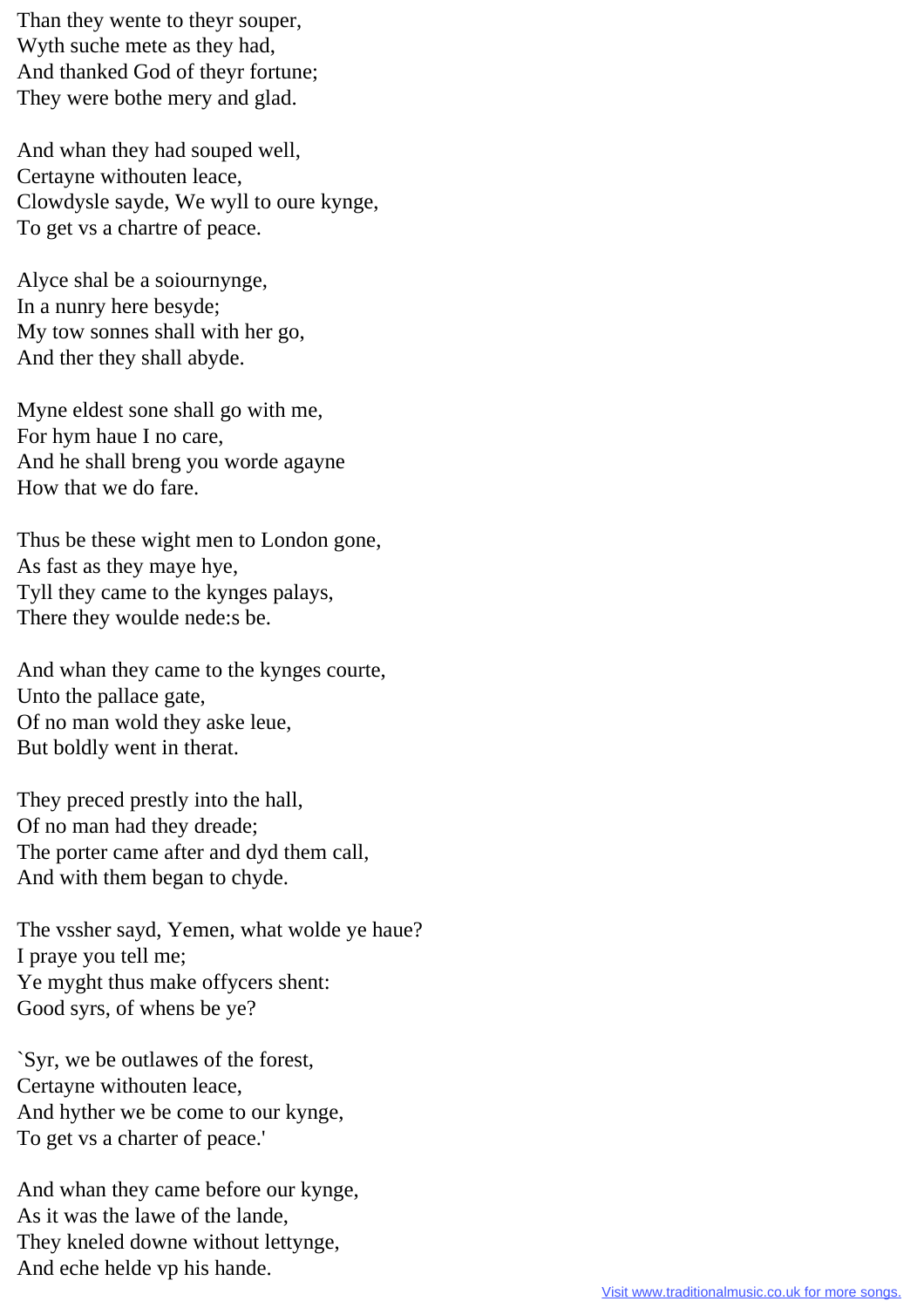They sayd, Lorde, we beseche you here, That ye wyll graunte vs grace, For we haue slayne your fatte falowe dere, In many a sondry place.

`What is your names?' than sayd our kynge, `Anone that you tell me:' They sayd, Adam Bell, Clym of the Clough, And Wylliam of Clowdesle.

`Be ye those theues,' than sayd our kynge, `That men haue told of to me? Here to God I make a vowe, Ye shall be hanged all thre.

`Ye shall be dead without mercy, As I am kynge of this lande:' He commanded his officers euerichone Fast on them to lay hand.

There they toke these good yemen, And arested them all thre: `So may I thryue,' sayd Adam Bell, `Thys game lyketh not me.

`But, good lorde, we beseche you nowe, That ye wyll graunte vs grace, In so moche as we be to you commen; Or elles that we may fro you passe,

`With suche weapons as we haue here, Tyll we be out of your place; And yf we lyue this hondred yere, We wyll aske you no grace.'

`Ye speke proudly,' sayd the kynge, `Ye shall be hanged all thre:' `That were great pity,' sayd the quene, `If any grace myght be.

`My lorde, whan I came fyrst in to this lande, To be your wedded wyfe, The fyrst bone that I wolde aske, Ye wolde graunte me belyfe.

`And I asked you neuer none tyll nowe, Therfore, good lorde, graunte it me:' `Nowe aske it, madame,' sayd the kynge,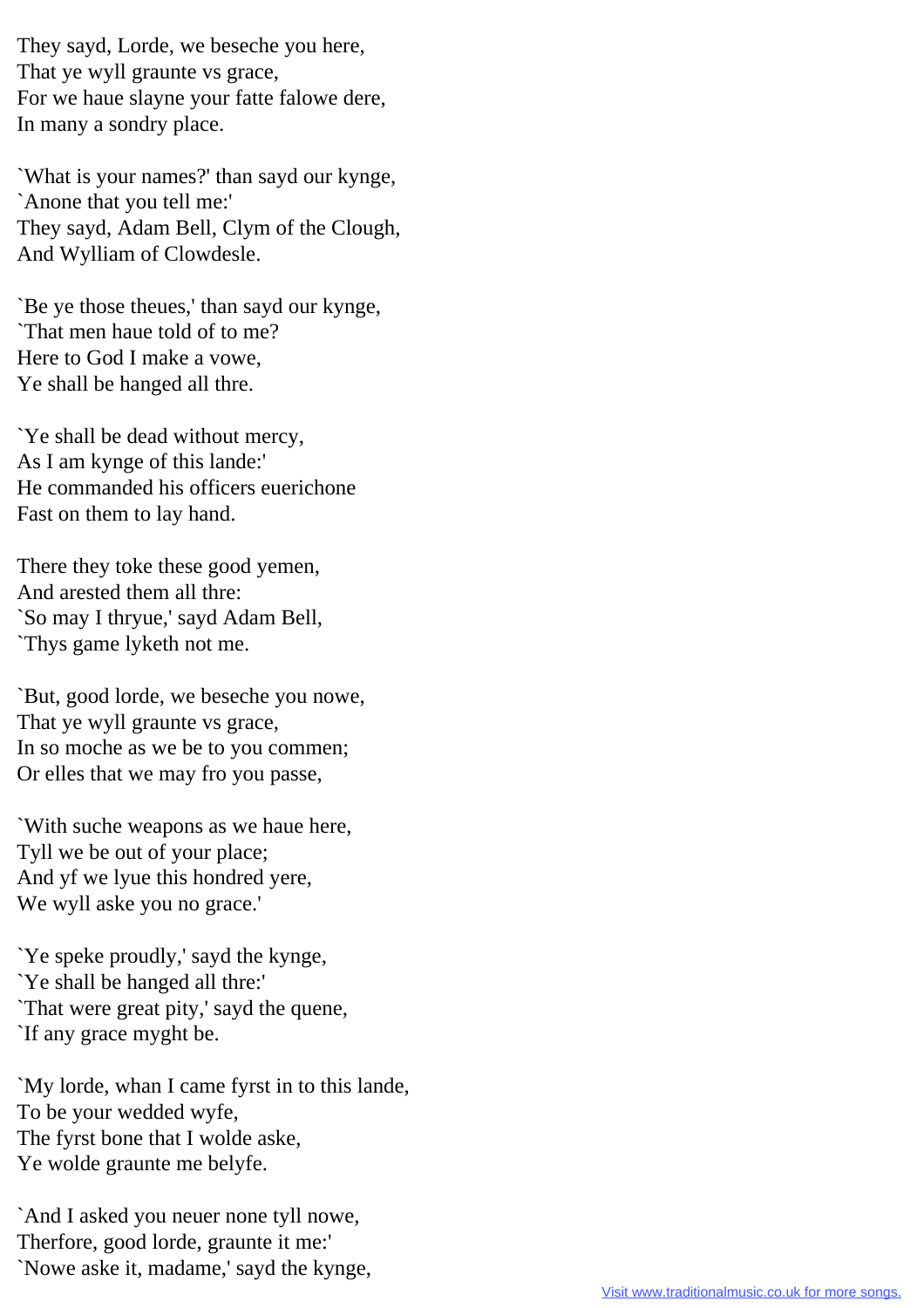`And graunted shall it be.'

`Than, good lorde, I you beseche, The yemen graunte you me:' `Madame, ye myght haue asked a bone That sholde haue ben worthe them thre.

`Ye myght haue asked towres and townes, Parkes and forestes plentie:' `None so pleasaunt to mi pay,' she said, `Nor none so lefe to me.'

`Madame, sith it is your desyre, Your asking graunted shalbe; But I had leuer haue geuen you Good market-townes thre.'

The quene was a glad woman, And sayd, Lord, gramarcy; I dare vndertake for them That true men shall they be.

But, good lord, speke som mery word, That comfort they may se: `I graunt you grace,' then said our king, `Wasshe, folos, and to meate go ye.'

They had not setten but a whyle, Certayne without lesynge, There came messeingers out of the north, With letters to our kyng.

And whan the came before the kynge, The kneled downe vpon theyr kne, And sayd, Lord, your offycers grete you wel, Of Caerlel in the north cuntre.

`How fareth my justice,' sayd the kyng, `And my sherife also?' `Syr, they be slayne, without leasynge, And many an officer mo.'

`Who hath them slayne?' sayd the kyng, `Anone thou tell me:' `Adam Bel, and Clime of the Clough, And wyllyam of Cloudesle.'

`Alas for rewth!' then sayd our kynge, `My hart is wonderous sore;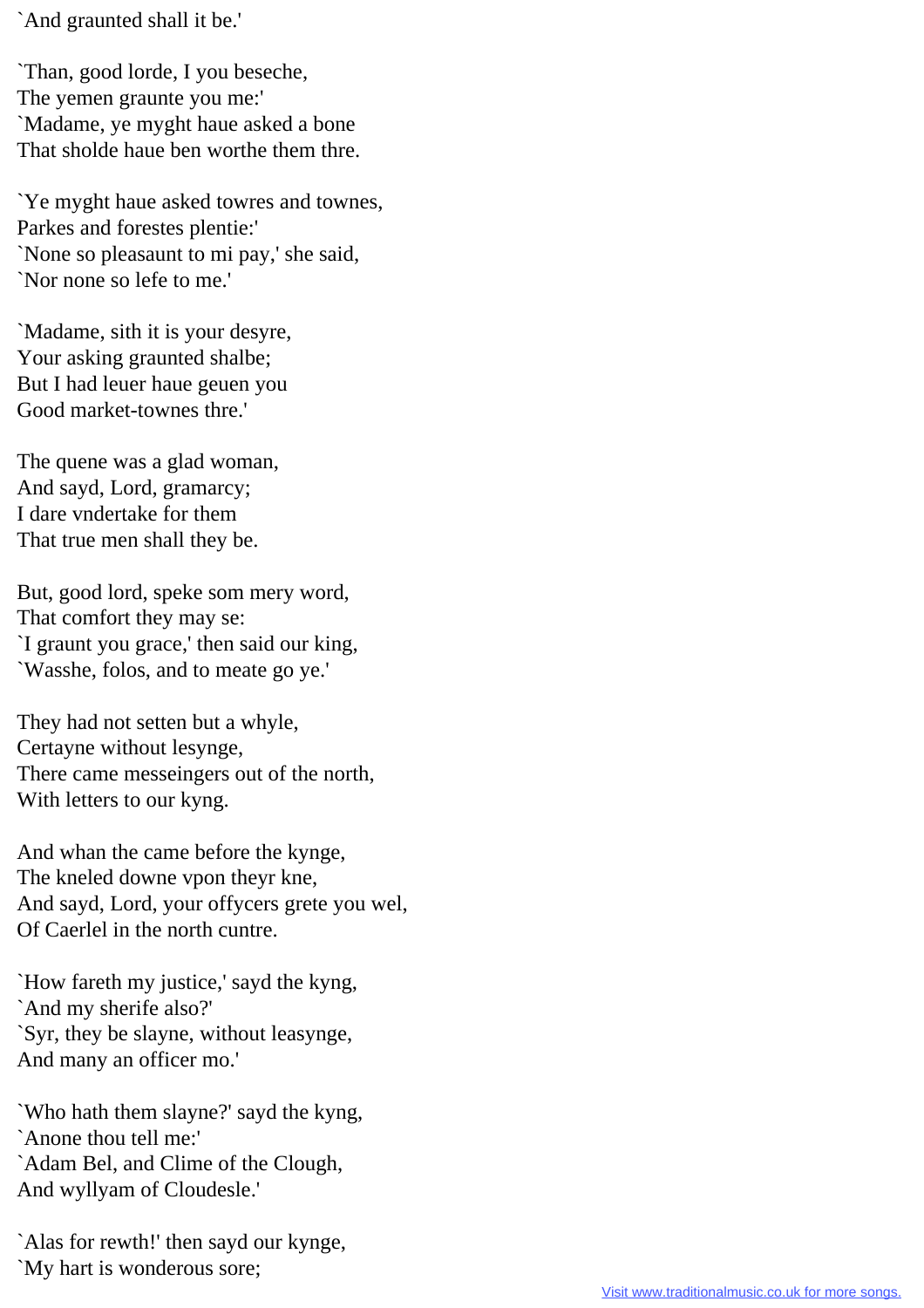I had leuer than a thousand pounde I had knowne of thys before.

`For I haue y-graunted them grace, And that forthynketh me; But had I knowne all thys before, They had ben hanged all thre.'

The kyng opened the letter anone, Hym selfe he red it tho, And founde how these thre outlawes had slaine Thre hundred men and mo.

Fyrst the justice and the sheryfe, And the mayre of Caerlel towne; Of all the constables and catchpolles Alyue were left not one.

The baylyes and the bedyls both, And the sergeauntes of the law, And forty fosters of the fe These outlawes had y-slaw;

And broken his parks, and slaine his dere; Ouer all they chose the best; So perelous outlawes as they were Walked not by easte nor west.

When the kynge this letter had red, In hys harte he syghed sore; `Take vp the table,' anone he bad, `For I may eate no more.'

The kyng called hys best archars, To the buttes with hym to go; `I wyll se these felowes shote,' he sayd, `That in the north haue wrought this wo.'

The kynges bowmen buske them blyue, And the quenes archers also, So dyd these thre wyght yemen, Wyth them they thought to go.

There twyse or thryse they shote about, For to assay theyr hande; There was no shote these thre yemen shot That any prycke might them stand.

Then spake Wyllyam of Cloudesle;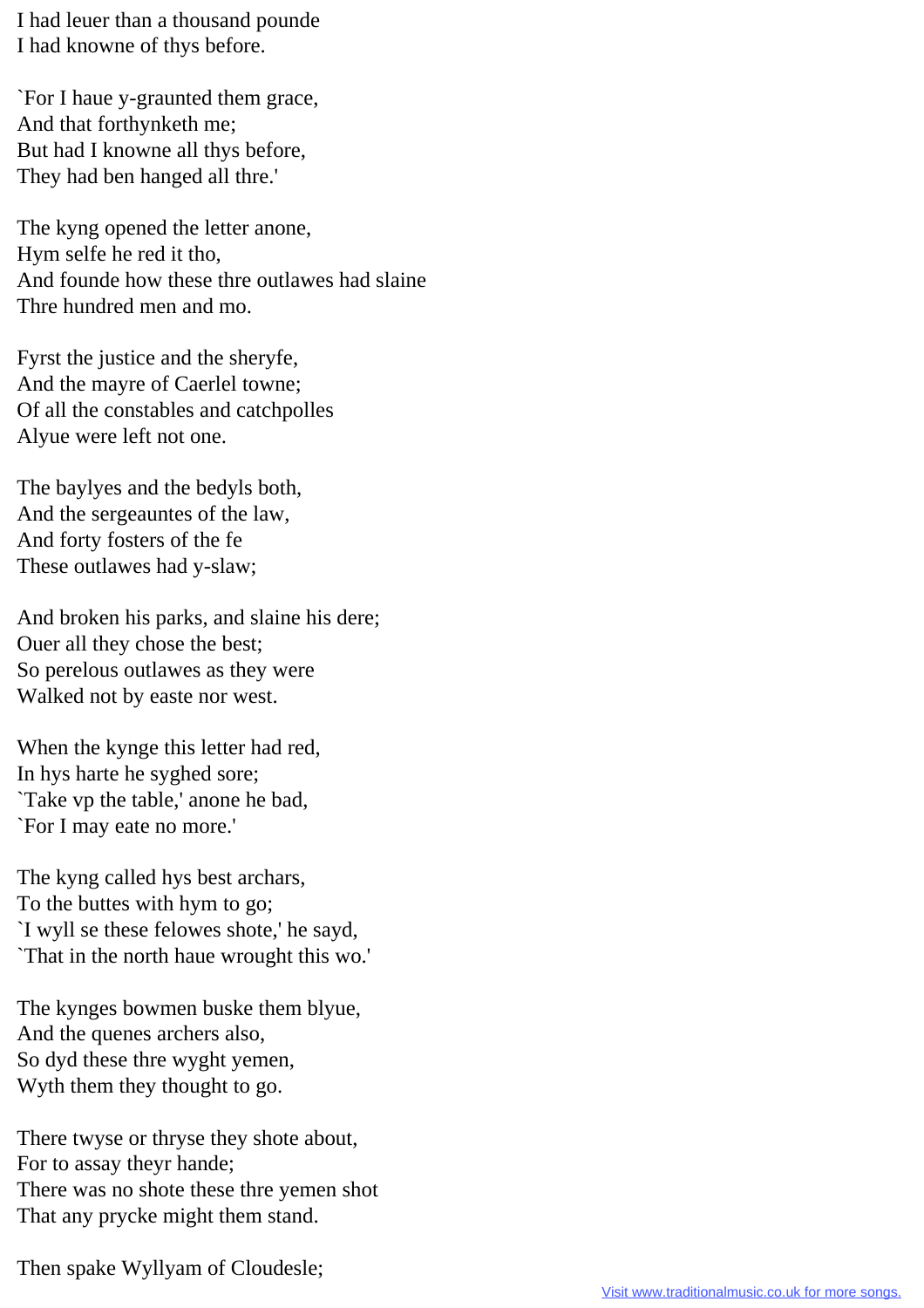By God that for me dyed, I hold hym neuer no good archar That shuteth at buttes so wyde.

`Wherat?' then sayd our kyng, `I pray thee tell me:' `At suche a but, syr,' he sayd, `As men vse in my countree.'

Wyllyam wente into a fyeld, And his to brothren with him; There they set vp to hasell roddes, Twenty score paces betwene.

`I hold him an archar,' said Cloudesle, `That yonder wande cleueth in two:' `Here is none suche,' sayd the kyng, `Nor none that can so do.'

`I shall assaye, syr,' sayd Cloudesle, `Or that I farther go:' Cloudesle, with a bearyng arow, Claue the wand in to.

`Thou art the best archer,' theinr said the kiinrg, `Forsothe that euer I se:' `And yet for your loue,' sayd Wylliam, `I wyll do more maystry.

`I haue a sonne is seuen yere olde; He is to me full deare; I wyll hym tye to a stake, All shall se that be here;

`And lay an apple vpon hys head, And go syxe score paces hym fro, And I my selfe, with a brode arow, Shall cleue the apple in two.'

`Now hast the,' then sayd the kyng; `By him that dyed on a tre, But yf thou do not as thou hest sayde, Hanged shalt thou be.

`And thou touche his head or gowne, In syght that men may se, By all the sayntes that be in heaven, I shall hange you all thre.'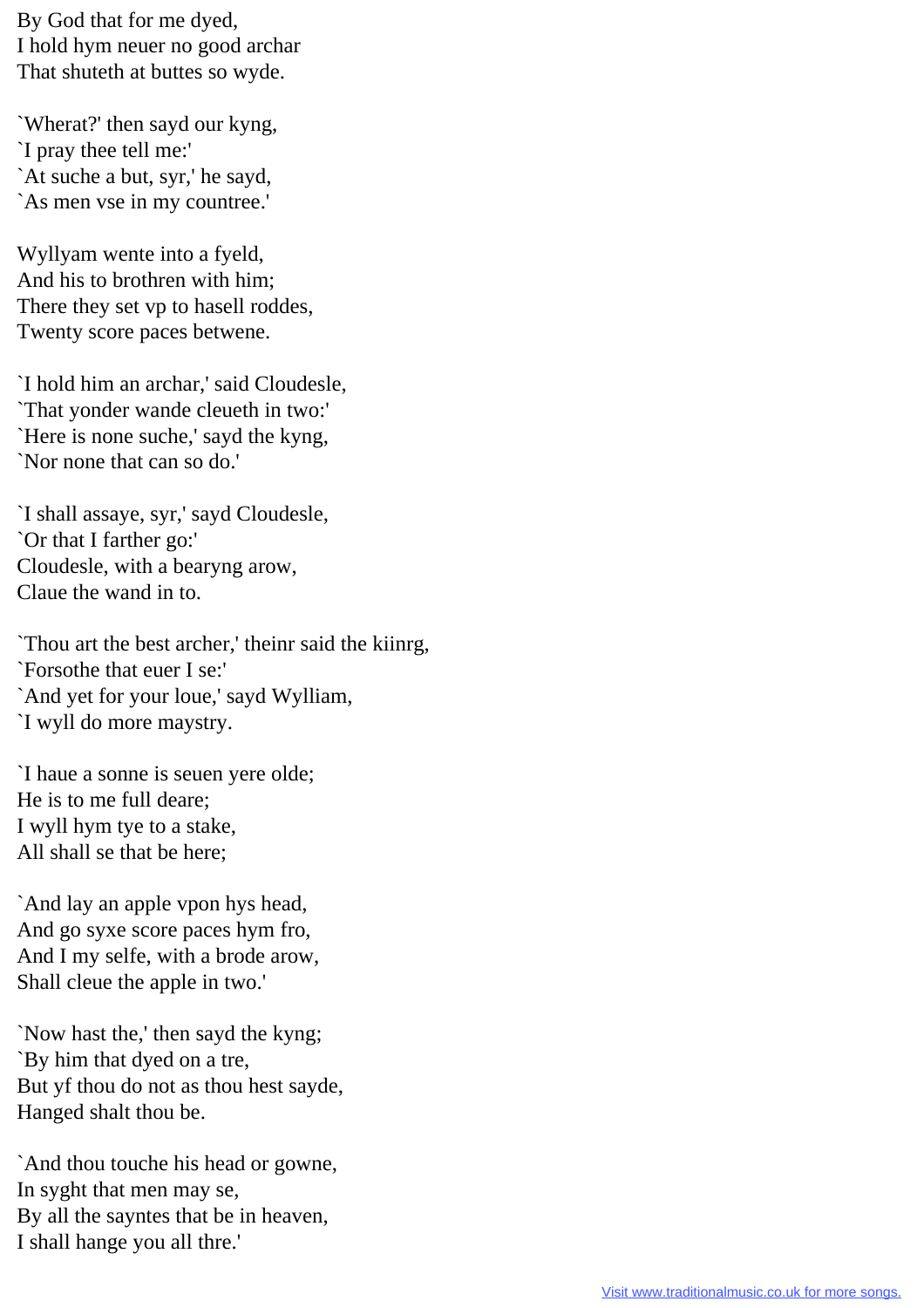`That I haue promised,' said William, `I wyl it neuer forsake;' And there euen before the kynge, In the earth he droue a stake;

And bound therto his eldest sonne, And bade hym stande styll therat, And turned the childes face fro him, Because he shuld not sterte.

An apple vpon his head he set, And then his bowe he bent; Syxe score paces they were outmet, And thether Cloudesle went.

There he drew out a fayr brode arrowe; Hys bowe was great and longe; He set that arrowe in his bowe, That was both styffe and stronge.

He prayed the people that was there That they would styll stande; `For he that shooteth for such a wager, Behoueth a stedfast hand.'

Muche people prayed for Cloudesle, That hys lyfe saued myght be, And whan he made hym redy to shote, There was many a wepynge eye.

Thus Clowdesle clefte the apple in two, That many a man it se; `Ouer goddes forbode,' sayd the kynge, `That thou sholdest shote at me!

`I gyue the .xviii. pens a daye, And my bowe shalte thou bere, And ouer all the north countree I make the chefe rydere.'

`And I gyue the .xii. pens a day,' sayd the quene, `By God and by my faye; Come fetche thy payment whan thou wylt, No man shall say the naye.

`Wyllyam, I make the gentylman Of clothynge and of fee, And thy two brethren yemen of my chambre, For they are so semely to se.